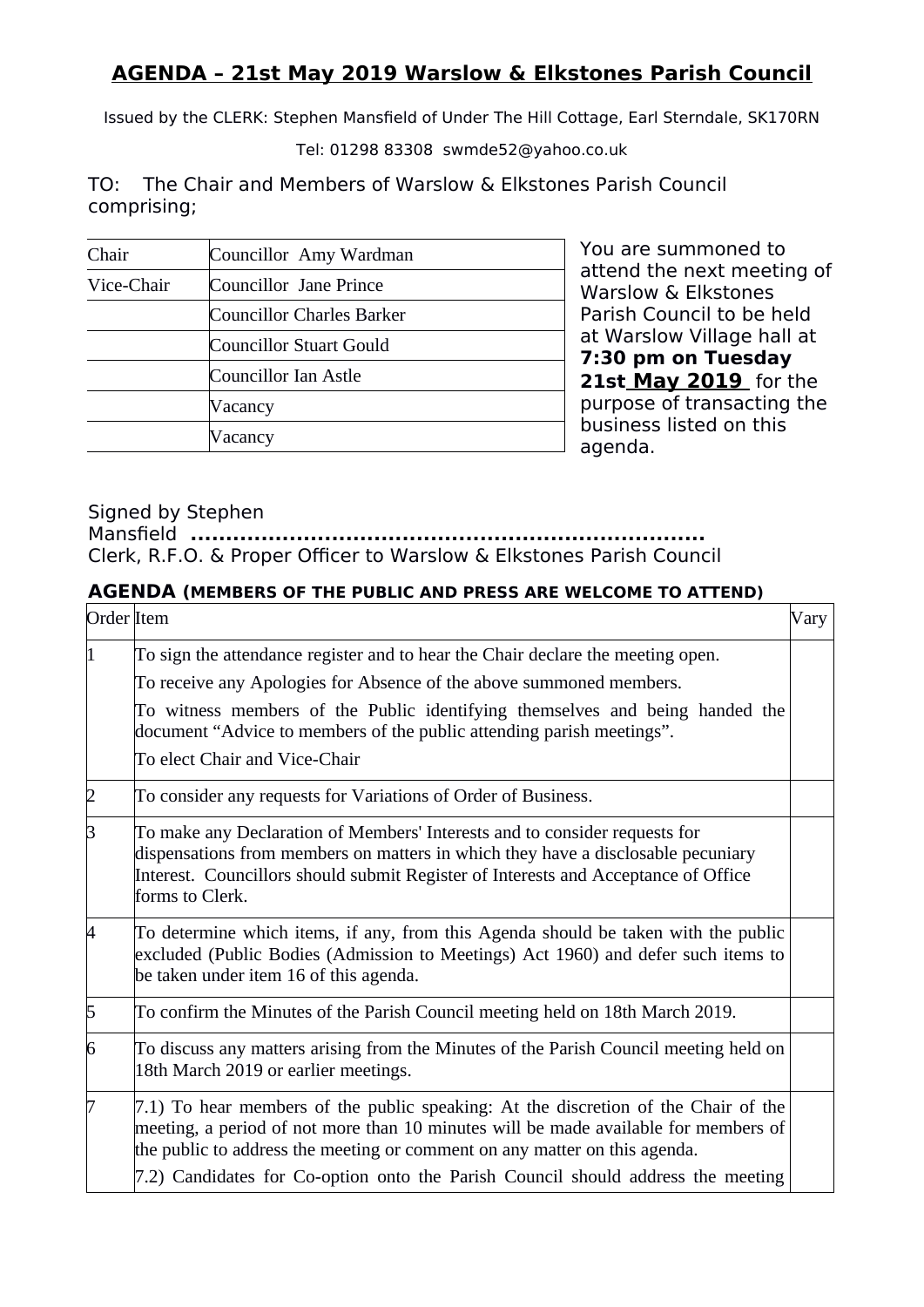## **AGENDA – 21st May 2019 Warslow & Elkstones Parish Council**

|              | here.                                                                                                                                                                                                                                                                |
|--------------|----------------------------------------------------------------------------------------------------------------------------------------------------------------------------------------------------------------------------------------------------------------------|
|              | 7.3) The meeting will consider applications from residents, including those who have<br>previously been Councillors for co-option onto the Parish Council. Each candidate will<br>require a proposer and seconder and votes will be taken and recorded by the clerk. |
| $\vert 8$    | To make and hear reports on Parish managed works, including the lengthsman scheme,<br>or works being undertaken in the Parish but managed by other agencies.                                                                                                         |
|              | 8.1) Telephone kiosk – installation of signage.                                                                                                                                                                                                                      |
|              | 8.2) Lengthsman scheme – update on work done. Training and other legal<br>requirements.                                                                                                                                                                              |
|              | 8.3) Lengthsman scheme – transfer of legal responsibilities and voluntary funding<br>scheme from SMDC to a limited company currently owned by a consortium of Local<br>Authorities. Clerk has response from SMDC regarding this organisation.                        |
| $\vert 9$    | 9.1) To hear responses to previously made Highway defect reports.<br>9.2) To instruct the Clerk to make reports on Highway defects to SCC.                                                                                                                           |
| $ 10\rangle$ | 10.1) To Conduct a periodic review of Council policies, etc:                                                                                                                                                                                                         |
|              | 10.2) To review documents prepared for internal AGAR 2 (Certificate of exemption<br>audit)                                                                                                                                                                           |
| 11           | Planning                                                                                                                                                                                                                                                             |
|              | 11.1) To review the Clerk's responses to previously considered applications - None<br>made.                                                                                                                                                                          |
|              | $(11.2)$ To consider new applications and frame responses                                                                                                                                                                                                            |
|              | NP/DIS/0519/0484<br><b>Royledge Farm Upper Elkstone</b>                                                                                                                                                                                                              |
|              | Discharge of Condition 7 on NP/SM/0717/0685<br>dated received on 09 May 2019                                                                                                                                                                                         |
|              | 11.3) To hear notifications of Planning Decisions - None received.                                                                                                                                                                                                   |
|              | 11.4) To review communication received from residents regarding parking issues in<br>Warslow Village.                                                                                                                                                                |
| $ 12\rangle$ | To hear the Chairman's announcements                                                                                                                                                                                                                                 |
|              | 12.1)                                                                                                                                                                                                                                                                |
| 13           | To hear updates from the Clerk and question the Clerk on any matter.                                                                                                                                                                                                 |
|              | $13.1$ .                                                                                                                                                                                                                                                             |
| 14           | Finance                                                                                                                                                                                                                                                              |
|              | 14.1) To note current bank balances and transactions dated since the last meeting. To<br>reconcile balances and transactions with the Parish Accounts Records.                                                                                                       |
|              | 14.2) To authorise payment of the following liabilities of the Parish Council.                                                                                                                                                                                       |

| Chg No | Payee                                              | lltem                                                                 | Amount           |
|--------|----------------------------------------------------|-----------------------------------------------------------------------|------------------|
| 000614 | $ 000613 \& \& \& \quad  B. \text{ Slack lengths}$ | Lengthsman work and expenses payments<br>already issued on 12/04/2019 | £480.00 + £25.75 |
|        | S W Mansfield                                      | Clerk salary May 2019                                                 | Being calculated |